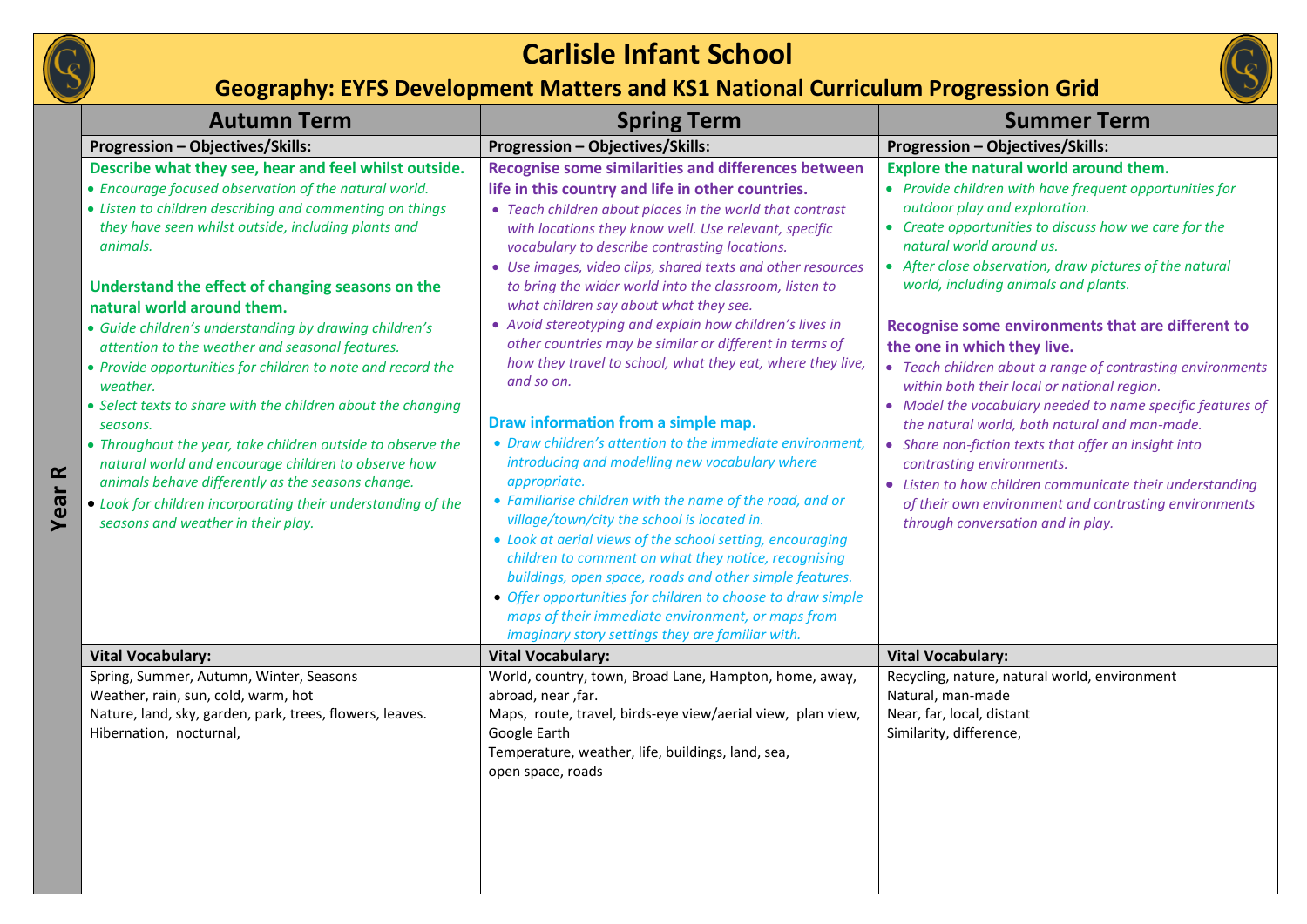| <b>EYFS Enrichment Opportunities:</b>                       | <b>EYFS Enrichment Opportunities:</b>                       | <b>EYFS Enrichment Opportunities:</b>                        |
|-------------------------------------------------------------|-------------------------------------------------------------|--------------------------------------------------------------|
| Forest school day-outdoor learning day-link to seasons.     | Carlisle Park- mapping on return                            | Bocketts Farm visit. Compare and contrast a farm locality    |
|                                                             | Draw maps/ plan views of route taken.                       | with their own. Explore differences and similarities between |
| 'Getting to know you'                                       | Cross curricular opportunities:                             | habitats for animals and humans.                             |
| Choose countries that children have visited/ show an        | Role play Little red riding hood's route through the forest |                                                              |
| interest in/ family connections to discuss and observe      | and draw a map of her route.                                |                                                              |
| differences & similarities. Locate on class wall world map. | Same with Goldilocks and Story of Rosie's walk.             |                                                              |
|                                                             |                                                             |                                                              |
|                                                             | Local area- Count traffic type passing school.              |                                                              |
|                                                             |                                                             |                                                              |
|                                                             |                                                             |                                                              |
|                                                             |                                                             |                                                              |
|                                                             |                                                             |                                                              |
|                                                             |                                                             |                                                              |
|                                                             |                                                             |                                                              |
|                                                             |                                                             |                                                              |
|                                                             |                                                             |                                                              |
|                                                             |                                                             |                                                              |
|                                                             |                                                             |                                                              |
|                                                             |                                                             |                                                              |
|                                                             |                                                             |                                                              |
|                                                             |                                                             |                                                              |
|                                                             |                                                             |                                                              |
|                                                             |                                                             |                                                              |
|                                                             |                                                             |                                                              |
|                                                             |                                                             |                                                              |
|                                                             |                                                             |                                                              |
|                                                             |                                                             |                                                              |
|                                                             |                                                             |                                                              |
|                                                             |                                                             |                                                              |
|                                                             |                                                             |                                                              |
|                                                             |                                                             |                                                              |
|                                                             |                                                             |                                                              |
|                                                             |                                                             |                                                              |
|                                                             |                                                             |                                                              |
|                                                             |                                                             |                                                              |
|                                                             |                                                             |                                                              |
|                                                             |                                                             |                                                              |
|                                                             |                                                             |                                                              |
|                                                             |                                                             |                                                              |
|                                                             |                                                             |                                                              |
|                                                             |                                                             |                                                              |
|                                                             |                                                             |                                                              |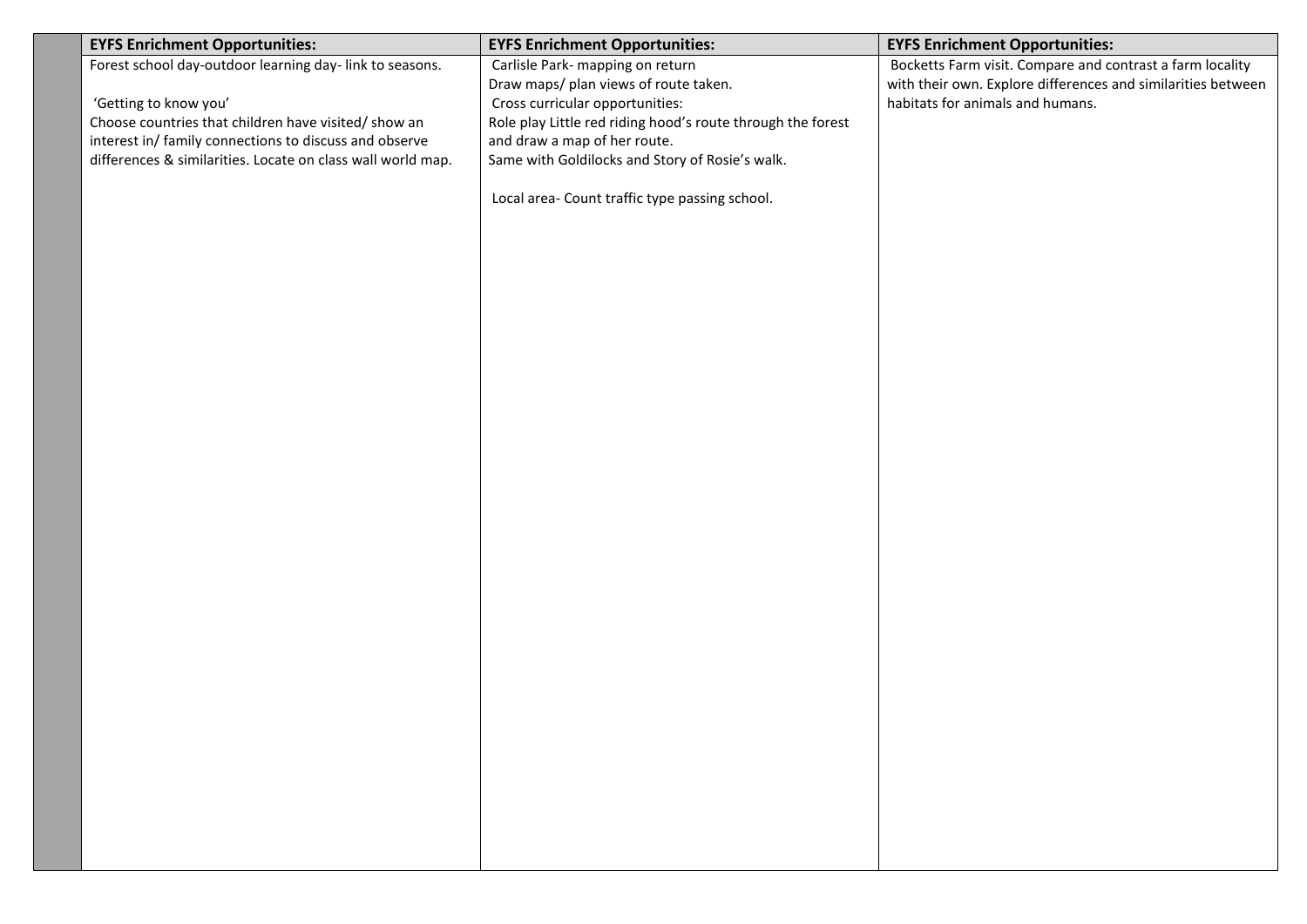| <b>Autumn Term</b>                                                                                                                                                                                                                                                                                                                                                                                                                                                                                                                                                                                                           | <b>Spring Term</b>                                                                                                                                                                                                                                                                                                                                                                                                                                                                                                                                                                                                                                                                                                                                                                                                                                                                                                                                                                                                                                                                                                                                                                                         | <b>Summer Term</b>                                                                                                                                                                                                                                                                                                                                                                                                                                                                                                                                                                                                                                                                                                                                                                                                                                                                                                                                                                                                                                                                                                                                                                                                                                                                                                                                                                                                                                                                                                                                                                                                                                                           |
|------------------------------------------------------------------------------------------------------------------------------------------------------------------------------------------------------------------------------------------------------------------------------------------------------------------------------------------------------------------------------------------------------------------------------------------------------------------------------------------------------------------------------------------------------------------------------------------------------------------------------|------------------------------------------------------------------------------------------------------------------------------------------------------------------------------------------------------------------------------------------------------------------------------------------------------------------------------------------------------------------------------------------------------------------------------------------------------------------------------------------------------------------------------------------------------------------------------------------------------------------------------------------------------------------------------------------------------------------------------------------------------------------------------------------------------------------------------------------------------------------------------------------------------------------------------------------------------------------------------------------------------------------------------------------------------------------------------------------------------------------------------------------------------------------------------------------------------------|------------------------------------------------------------------------------------------------------------------------------------------------------------------------------------------------------------------------------------------------------------------------------------------------------------------------------------------------------------------------------------------------------------------------------------------------------------------------------------------------------------------------------------------------------------------------------------------------------------------------------------------------------------------------------------------------------------------------------------------------------------------------------------------------------------------------------------------------------------------------------------------------------------------------------------------------------------------------------------------------------------------------------------------------------------------------------------------------------------------------------------------------------------------------------------------------------------------------------------------------------------------------------------------------------------------------------------------------------------------------------------------------------------------------------------------------------------------------------------------------------------------------------------------------------------------------------------------------------------------------------------------------------------------------------|
| Progression - Objectives/Skills:                                                                                                                                                                                                                                                                                                                                                                                                                                                                                                                                                                                             | <b>Progression - Objectives/Skills:</b>                                                                                                                                                                                                                                                                                                                                                                                                                                                                                                                                                                                                                                                                                                                                                                                                                                                                                                                                                                                                                                                                                                                                                                    | Progression - Objectives/Skills:                                                                                                                                                                                                                                                                                                                                                                                                                                                                                                                                                                                                                                                                                                                                                                                                                                                                                                                                                                                                                                                                                                                                                                                                                                                                                                                                                                                                                                                                                                                                                                                                                                             |
| <b>Human and physical geography</b><br>Identify seasonal and daily weather patterns in the United<br>Kingdom and the location of hot and cold areas of the world<br>in relation to the Equator and the North and South Poles<br>• Begin to develop a knowledge of the world - identifying<br>shapes on the map as 'countries' and large areas of blue as<br>'oceans/seas'<br>• Learn to identify the north and south poles on a world<br>map/globe<br>• Locate the Equator and recognise its distance from the<br>poles in relation to Earth's temperature<br>• Name Arctic and Antarctic and locate accurately<br>Ĺ<br>Year | Human and physical geography<br>Use basic geographical vocabulary to refer to:<br>Key physical features, including: beach, cliff, coast, forest,<br>hill, mountain, sea, ocean, river, soil, valley, vegetation,<br>season and weather<br>Key human features, including: city, town, village, factory,<br>farm, house, office, port, harbour and shop.<br>• Study maps outlining Jurassic coast (Devon/Dorset)<br>• Teach geographical vocabulary - Human/Physical<br>features and identify key vocab (in <b>bold</b> above) whilst<br>studying the work of Mary Anning<br><b>Geographical skills and fieldwork</b><br>Use simple compass directions (North, South, East and<br>West) and locational and directional language [for example,<br>near and far; left and right], to describe the location of<br>features and routes on a map<br>Use aerial photographs and plan perspectives to recognise<br>landmarks and basic human and physical features<br>• Begin to study aerial photographs to recognise areas<br>where dinosaur skeletons were discovered and<br>human/physical features of Lyme Regis - Dorset<br>• Begin using the locational language to identify where<br>skeletons were located | <b>Locational knowledge</b><br>Identify characteristics of the four countries and capital<br>cities of the United Kingdom<br>• Children are able to name and identify the four countries<br>and capital cities of UK to introduce focussed study of<br>Hampton.<br><b>Geographical skills and fieldwork</b><br>Use world maps, atlases and globes to identify the United<br>Kingdom and its countries<br>Use simple fieldwork and observational skills to study the<br>geography of their school and its grounds and the key<br>human and physical features of its surrounding environment<br>Devise a map and use and construct basic symbols in a key<br>• Children use maps, atlases and Google Earth to identify<br>the four countries and capital cities of UK to introduce<br>focussed study of Hampton.<br>• Use local maps and Google Earth to study the local<br>environment, roads and high street<br>• Create own maps of the local area and route to get from<br>the high street to school<br>• Develop understanding of the local environment through<br>first-hand observation: visits to Hampton Hill / Bushy Park<br>Human and physical geography<br>Use basic geographical vocabulary to refer to:<br>Key physical features, including: beach, cliff, coast, forest,<br>hill, mountain, sea, ocean, river, soil, valley, vegetation,<br>season and weather<br>Key human features, including: city, town, village, factory,<br>farm, house, office, port, harbour and shop.<br>• Through focussed study of Hampton, study make up of<br>high street, local rivers (Thames and Longford).<br>• Identify key human and physical features of the local<br>area. |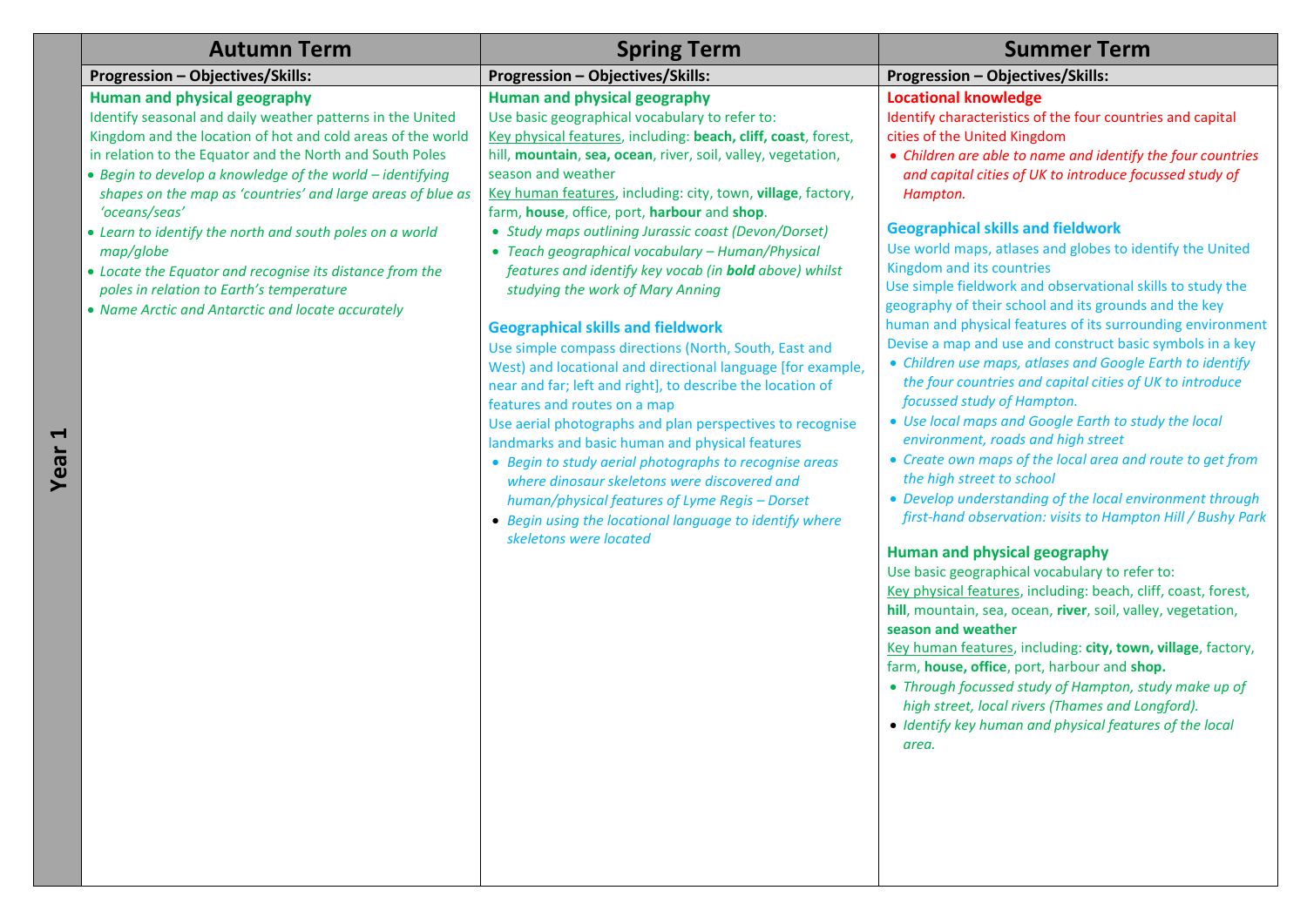| <b>Vital Vocabulary:</b>                                    | <b>Vital Vocabulary:</b>                                       | <b>Vital Vocabulary:</b>                                                                          |
|-------------------------------------------------------------|----------------------------------------------------------------|---------------------------------------------------------------------------------------------------|
| Weather, Earth, season, temperature, climate, cold areas,   | Human features, physical features, beach, cliff, coast,        | Countries, cities, capital cities, England, Scotland, Wales,                                      |
| hot areas                                                   | mountain, sea, ocean, house, harbour, shop                     | Northern Ireland, London, Edinburgh, Cardiff, Belfast,                                            |
| North Pole, South Pole, Arctic, Antarctic, Equator, oceans, | Maps, field sketch, plan view, coastline                       | Hampton, town                                                                                     |
| seas, globe                                                 | Compass Directions, North, South, East, West, near, far, left, | Key, rivers, buildings, landmarks, route, roads, environment                                      |
| Countries, continent, distance, near, far                   | right                                                          | Hill, season, weather, village, house, office, shop beach, cliff,                                 |
|                                                             | Aerial photographs, birds eye view, aerial view, landmarks,    | coast, forest, hill, mountain, sea, ocean, river, soil, valley,<br>vegetation, season and weather |
|                                                             |                                                                | Key human features, including: city, town, village, factory,                                      |
|                                                             |                                                                | farm, house, office, port, harbour and shop.                                                      |
|                                                             |                                                                |                                                                                                   |
| <b>Year 1 Enrichment Opportunities:</b>                     | Year 1 Enrichment Opportunities:                               | <b>Year 1 Enrichment Opportunities:</b>                                                           |
| Mapping                                                     | Fossil collector to visit school.                              | Painshill Park visit.                                                                             |
| Classroom and school for a visitor to follow.               |                                                                | Orienteering opportunities.                                                                       |
| What improvements could be made to our school               | Traffic tally chart outside school. Compare and contrast       | Compare and contrast this semi-rural location with urban                                          |
| environment?                                                | transport. Discuss why certain types of transport are seen     | location of Hampton Hill.                                                                         |
| Bushy Park - seasonal walk.                                 | here.                                                          |                                                                                                   |
|                                                             |                                                                |                                                                                                   |
| Diary entry- Day in the life of someone who lives on the    | Visit Hampton High Street. Why are these buildings/            |                                                                                                   |
| Equator,                                                    | landmarks here? Visit library for a story.                     |                                                                                                   |
| North Pole                                                  | Draw map of route on return. Discuss likes and dislikes of     |                                                                                                   |
| South Pole                                                  | local area.                                                    |                                                                                                   |
| Compare physical & human similarities and differences of    |                                                                |                                                                                                   |
| each region.                                                |                                                                |                                                                                                   |
|                                                             |                                                                |                                                                                                   |
|                                                             |                                                                |                                                                                                   |
|                                                             |                                                                |                                                                                                   |